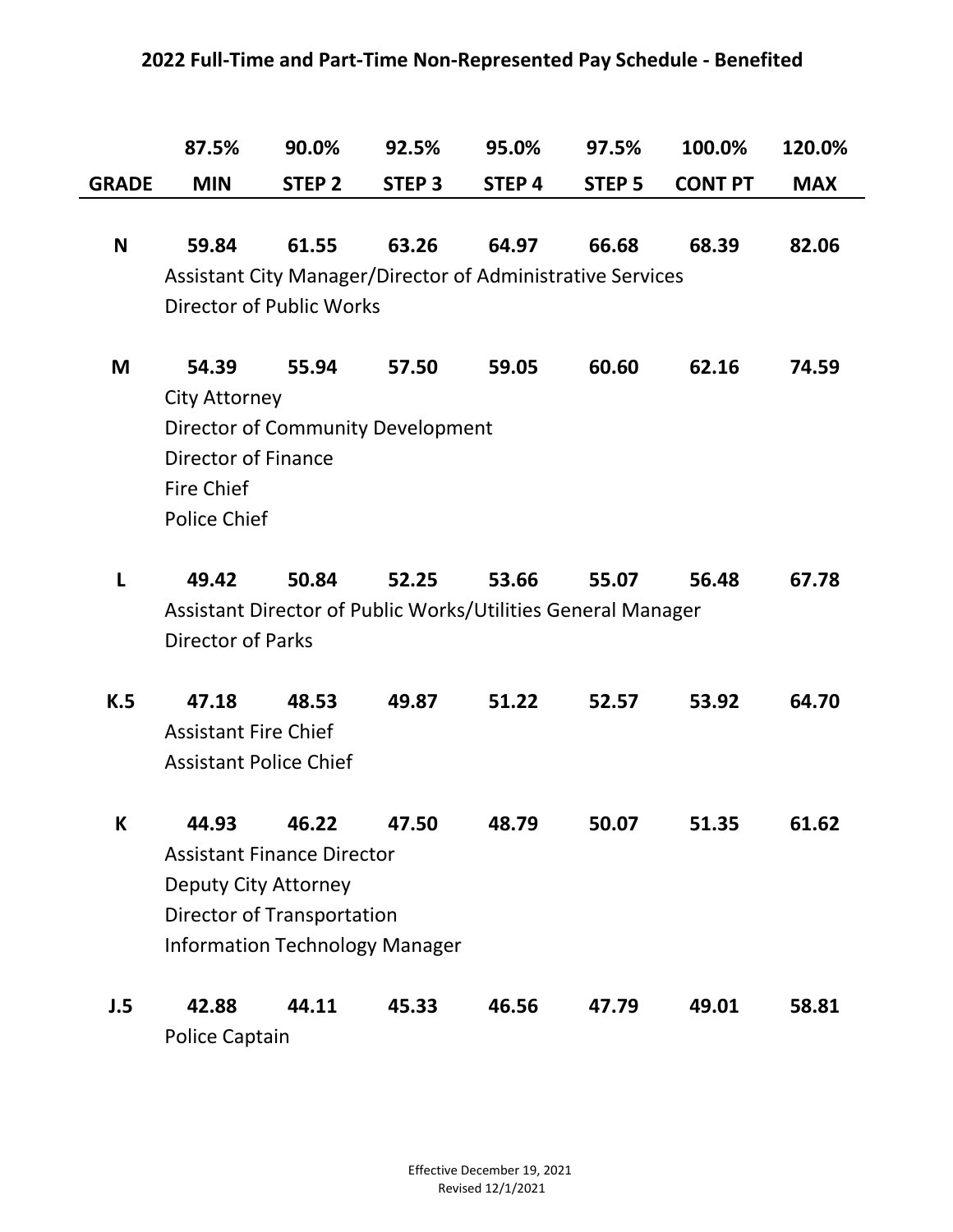|              | 87.5%      | 90.0% | 92.5% | 95.0% | 97.5% | 100.0%                              | 120.0%     |
|--------------|------------|-------|-------|-------|-------|-------------------------------------|------------|
| <b>GRADE</b> | <b>MIN</b> |       |       |       |       | STEP 2 STEP 3 STEP 4 STEP 5 CONT PT | <b>MAX</b> |

**J 40.83 42.00 43.17 44.33 45.50 46.67 56.00** Director of Museum Economic Development Services Manager Engineering Manager/City Engineer Human Resource Manager Planning Services Manager Public Works Field Operations Manager Utility Operations Manager

| 37.11                          | 38.17                                     | 39.23 | 40.29 | 41.35 | 42.41 | 50.89 |
|--------------------------------|-------------------------------------------|-------|-------|-------|-------|-------|
|                                | <b>Assistant Director Of Parks</b>        |       |       |       |       |       |
| <b>Chief Building Official</b> |                                           |       |       |       |       |       |
| City Assessor                  |                                           |       |       |       |       |       |
| <b>City Clerk</b>              |                                           |       |       |       |       |       |
|                                | <b>Civil Engineering Supervisor</b>       |       |       |       |       |       |
|                                | <b>Construction Management Supervisor</b> |       |       |       |       |       |
|                                | <b>General Services Manager</b>           |       |       |       |       |       |
|                                | Wastewater Treatment Plant Manager        |       |       |       |       |       |
|                                | <b>Water Distribution Manager</b>         |       |       |       |       |       |
|                                | <b>Water Filtration Plant Manager</b>     |       |       |       |       |       |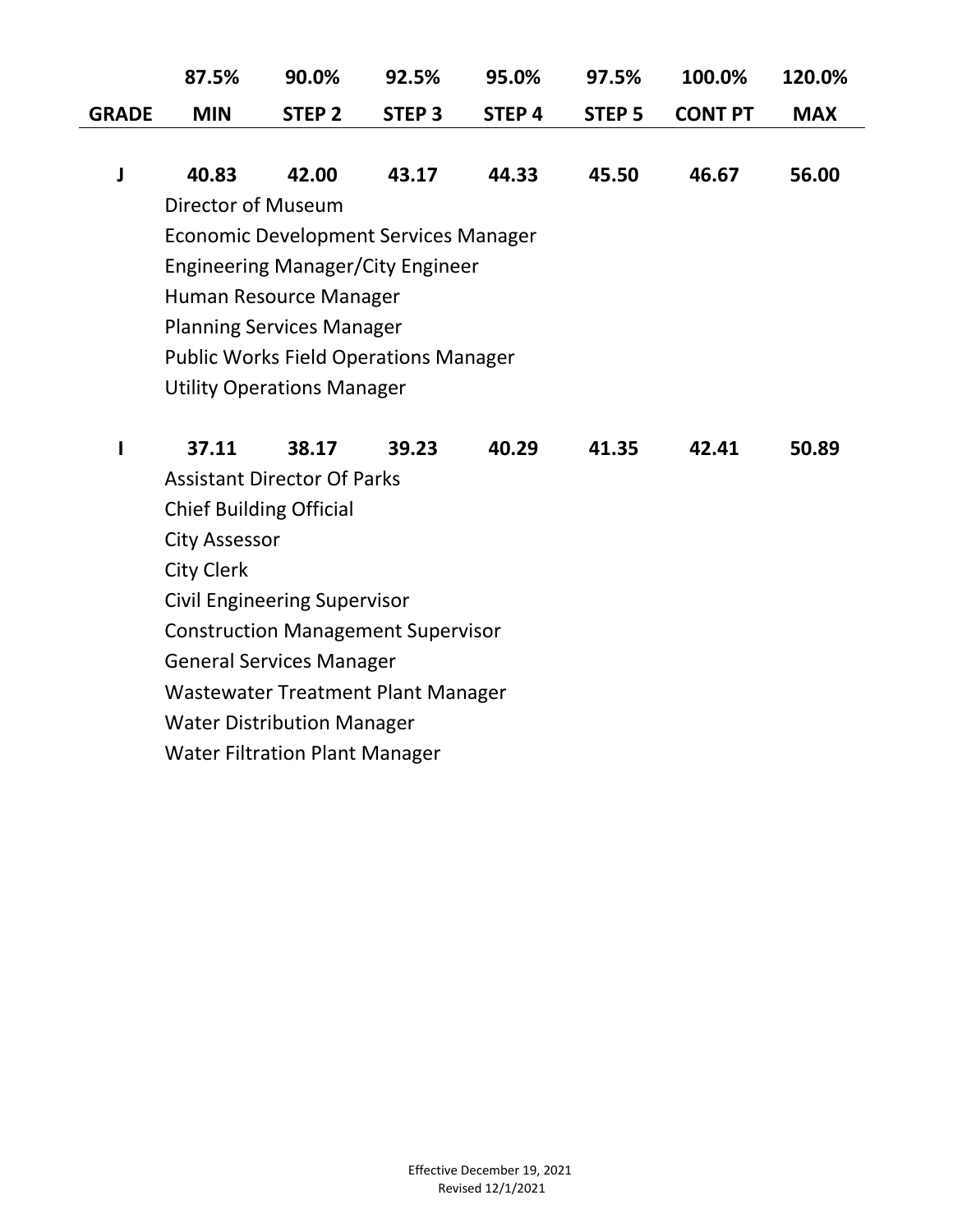|              | 87.5%      | 90.0% | 92.5% | 95.0% | 97.5% | 100.0%                              | 120.0%     |
|--------------|------------|-------|-------|-------|-------|-------------------------------------|------------|
| <b>GRADE</b> | <b>MIN</b> |       |       |       |       | STEP 2 STEP 3 STEP 4 STEP 5 CONT PT | <b>MAX</b> |

|  |  |  |  |  |  |  | H 33.72 34.68 35.64 36.61 37.57 38.53 46.24 |  |
|--|--|--|--|--|--|--|---------------------------------------------|--|
|--|--|--|--|--|--|--|---------------------------------------------|--|

Assistant City Attorney

Assistant Museum Director/Curator

Assistant Water Distribution Manager

Electrical Traffic Manager

Financial Accounting Manager

Financial Utility Manager

Landscape Operations Manager

Office Administration Manager/Analyst

Parks Revenue & Facilities Manager

Principal Civil Engineer

Principal Planner

Public Works Mechanic Manager

Public Works Street Supervisor

Safety & Risk Management Officer

Senior Services Manager

Transit Operations Manager

Transportation Mechanic & Maintenance Manager

Wastewater Maintenance Supervisor

Wastewater Treatment Plant Supervisor

Water Filtration Plant Supervisor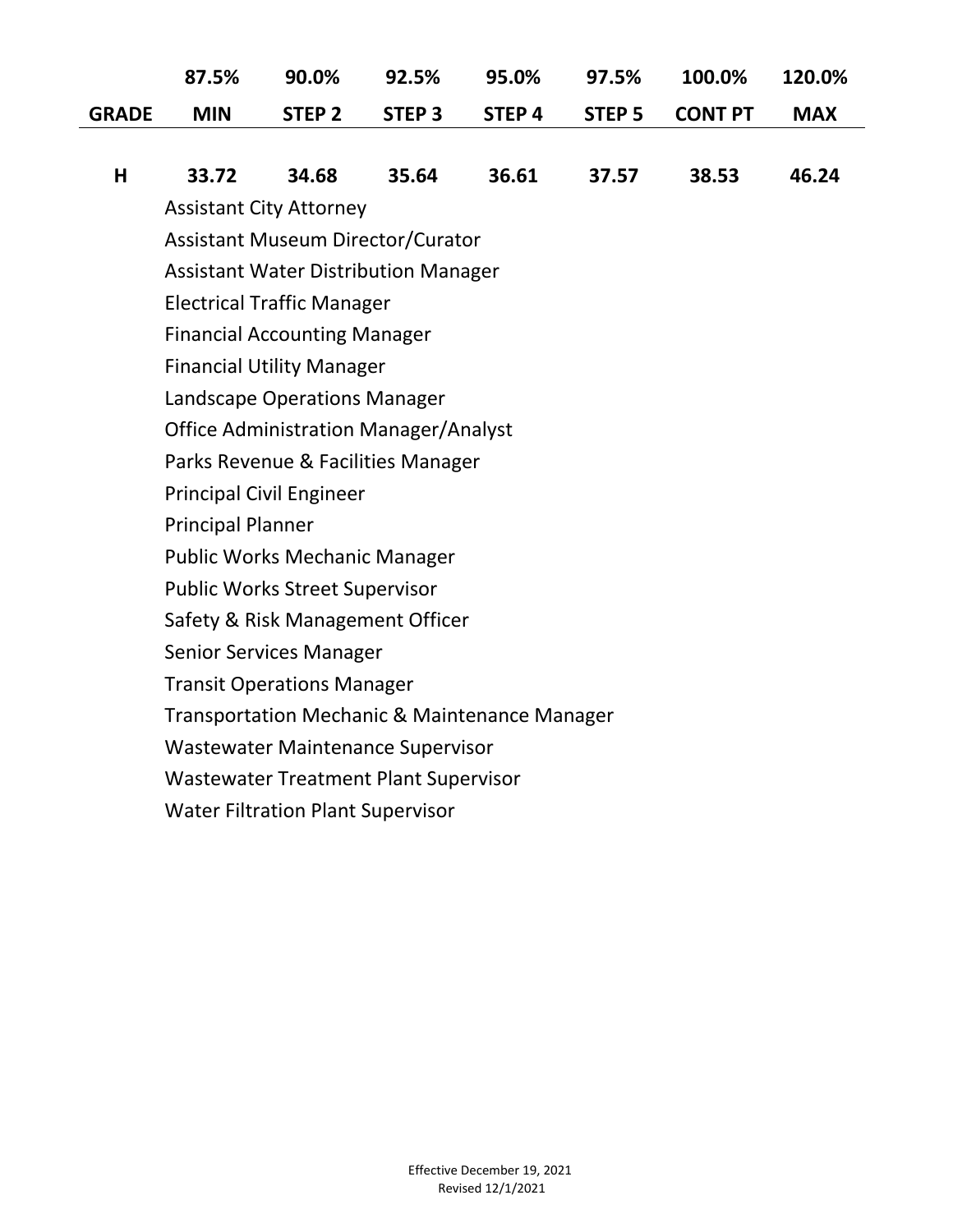|              | 87.5%                     | 90.0%                                      | 92.5%         | 95.0%                                          | 97.5%         | 100.0%         | 120.0%     |
|--------------|---------------------------|--------------------------------------------|---------------|------------------------------------------------|---------------|----------------|------------|
| <b>GRADE</b> | <b>MIN</b>                | STEP <sub>2</sub>                          | <b>STEP 3</b> | STEP <sub>4</sub>                              | <b>STEP 5</b> | <b>CONT PT</b> | <b>MAX</b> |
|              |                           |                                            |               |                                                |               |                |            |
| G            | 30.64                     | 31.51                                      | 32.39         | 33.26                                          | 34.14         | 35.01          | 42.02      |
|              | Archivist                 |                                            |               |                                                |               |                |            |
|              |                           | Associate Planner/Zoning Administrator     |               |                                                |               |                |            |
|              | Chemist                   |                                            |               |                                                |               |                |            |
|              | <b>Civil Engineer</b>     |                                            |               |                                                |               |                |            |
|              |                           |                                            |               | Civil Engineering Technician - Program Manager |               |                |            |
|              |                           | <b>Communications Coordinator</b>          |               |                                                |               |                |            |
|              | Curator                   |                                            |               |                                                |               |                |            |
|              |                           | <b>Environmental Health Specialist</b>     |               |                                                |               |                |            |
|              | <b>GIS Administrator</b>  |                                            |               |                                                |               |                |            |
|              |                           | Industrial/Electrical Technician           |               |                                                |               |                |            |
|              |                           | <b>Industrial Pretreatment Coordinator</b> |               |                                                |               |                |            |
|              |                           | <b>Media Services Coordinator</b>          |               |                                                |               |                |            |
|              | <b>Network Specialist</b> |                                            |               |                                                |               |                |            |
|              | Planner                   |                                            |               |                                                |               |                |            |
|              |                           | <b>Public Works Sanitation Manager</b>     |               |                                                |               |                |            |
|              | Registrar                 |                                            |               |                                                |               |                |            |
|              |                           | <b>Transit Operations Supervisor</b>       |               |                                                |               |                |            |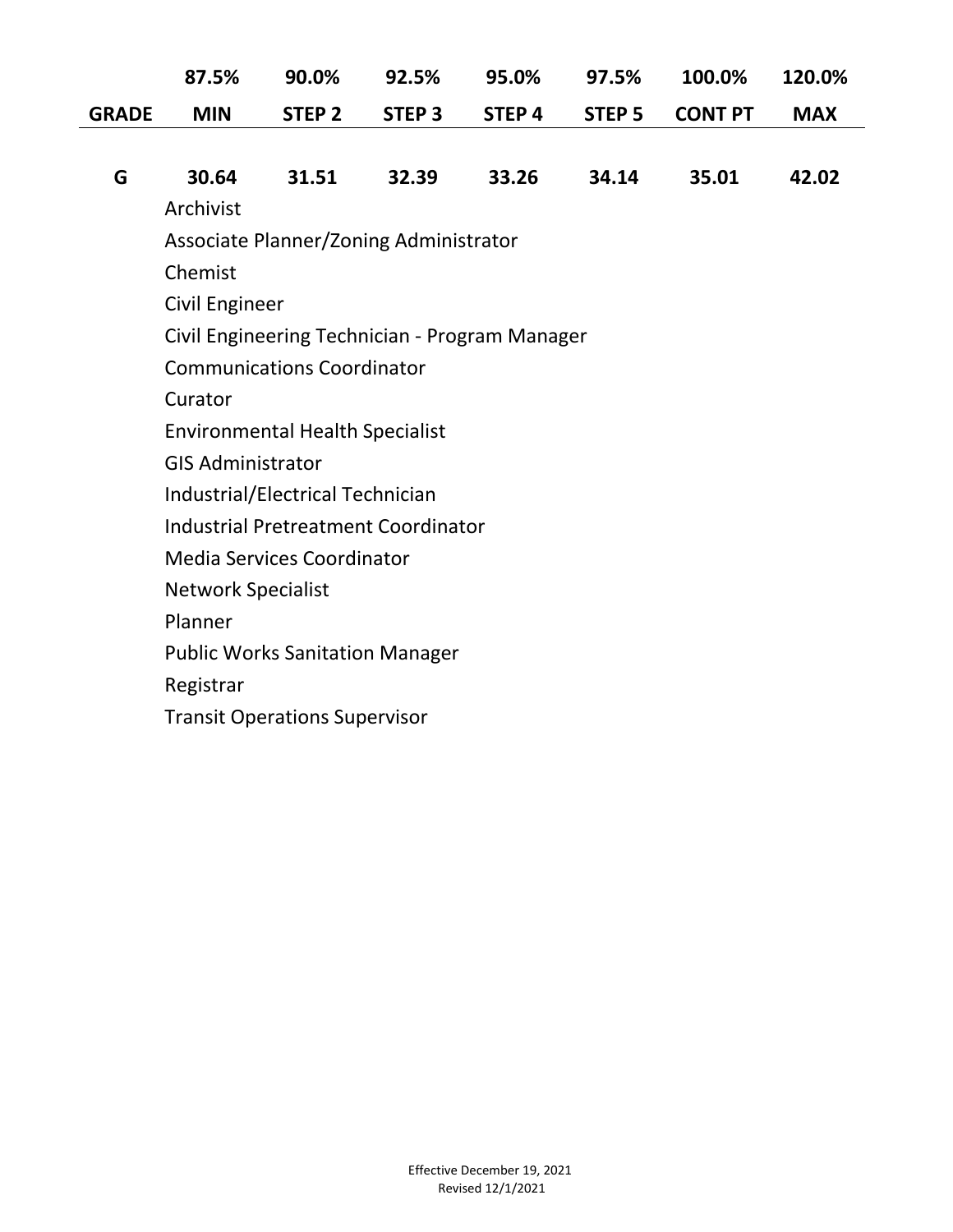|              | 87.5%                                      | 90.0%                                   | 92.5%             | 95.0%  | 97.5%             | 100.0%         | 120.0%     |  |  |  |
|--------------|--------------------------------------------|-----------------------------------------|-------------------|--------|-------------------|----------------|------------|--|--|--|
| <b>GRADE</b> | <b>MIN</b>                                 | STEP <sub>2</sub>                       | STEP <sub>3</sub> | STEP 4 | STEP <sub>5</sub> | <b>CONT PT</b> | <b>MAX</b> |  |  |  |
|              |                                            |                                         |                   |        |                   |                |            |  |  |  |
| F            | 27.85                                      | 28.64                                   | 29.44             | 30.23  | 31.03             | 31.82          | 38.19      |  |  |  |
|              | <b>Associate Planner</b>                   |                                         |                   |        |                   |                |            |  |  |  |
|              | Associate Planner/GIS Specialist           |                                         |                   |        |                   |                |            |  |  |  |
|              | <b>Building Systems Inspector</b>          |                                         |                   |        |                   |                |            |  |  |  |
|              | Civil Engineer Technician II               |                                         |                   |        |                   |                |            |  |  |  |
|              | <b>Community Program Coordinator</b>       |                                         |                   |        |                   |                |            |  |  |  |
|              | <b>Crime Analyst</b>                       |                                         |                   |        |                   |                |            |  |  |  |
|              |                                            | <b>Economic Development Specialist</b>  |                   |        |                   |                |            |  |  |  |
|              |                                            | <b>Electrical Mechanical Technician</b> |                   |        |                   |                |            |  |  |  |
|              | Electrician                                |                                         |                   |        |                   |                |            |  |  |  |
|              | <b>Executive Assistant</b>                 |                                         |                   |        |                   |                |            |  |  |  |
|              | <b>Fleet and Equipment Master Mechanic</b> |                                         |                   |        |                   |                |            |  |  |  |
|              | <b>Graphic Artist</b>                      |                                         |                   |        |                   |                |            |  |  |  |
|              | Housing Inspector                          |                                         |                   |        |                   |                |            |  |  |  |
|              | <b>Human Resource Generalist</b>           |                                         |                   |        |                   |                |            |  |  |  |
|              |                                            | <b>Instrumentation Technician</b>       |                   |        |                   |                |            |  |  |  |
|              |                                            | Lead Maintenance Mechanic               |                   |        |                   |                |            |  |  |  |
|              | <b>Maintenance Coordinator</b>             |                                         |                   |        |                   |                |            |  |  |  |
|              | <b>Management Analyst</b>                  |                                         |                   |        |                   |                |            |  |  |  |
|              | <b>Marketing Coordinator</b>               |                                         |                   |        |                   |                |            |  |  |  |
|              | Marketing & Fund Development Coordinator   |                                         |                   |        |                   |                |            |  |  |  |
|              | <b>Payroll Coordinator</b>                 |                                         |                   |        |                   |                |            |  |  |  |
|              | Plumber                                    |                                         |                   |        |                   |                |            |  |  |  |
|              | Plumbing Inspector                         |                                         |                   |        |                   |                |            |  |  |  |
|              | <b>Program Supervisor</b>                  |                                         |                   |        |                   |                |            |  |  |  |
|              | <b>Records Supervisor</b>                  |                                         |                   |        |                   |                |            |  |  |  |
|              |                                            | <b>Special Events Coordinator</b>       |                   |        |                   |                |            |  |  |  |
|              | <b>Staff Accountant</b>                    |                                         |                   |        |                   |                |            |  |  |  |
|              |                                            | Systems Analyst/ Web Developer          |                   |        |                   |                |            |  |  |  |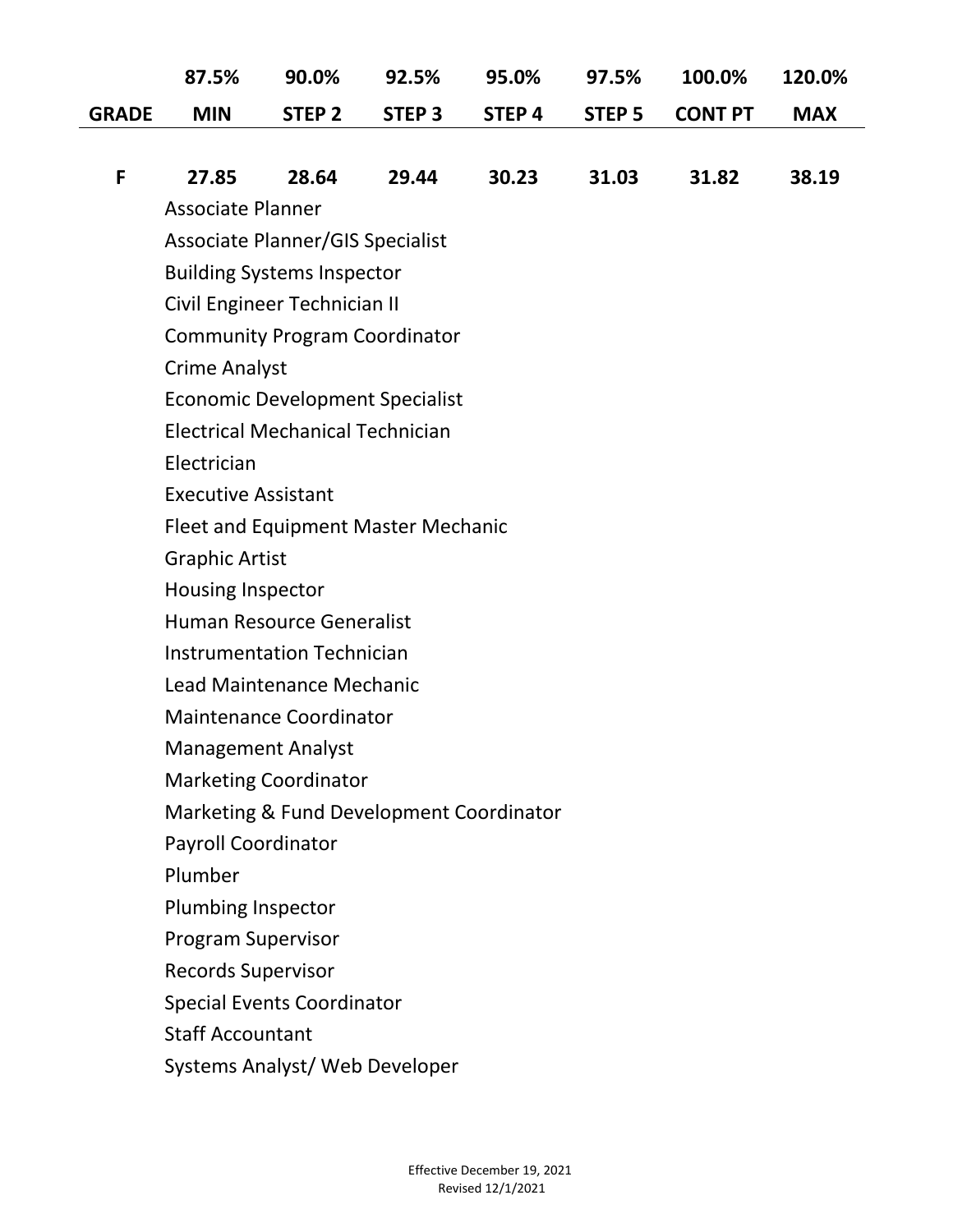|              | 87.5%                       | 90.0%                                | 92.5%             | 95.0%             | 97.5%             | 100.0%         | 120.0%     |
|--------------|-----------------------------|--------------------------------------|-------------------|-------------------|-------------------|----------------|------------|
| <b>GRADE</b> | <b>MIN</b>                  | STEP <sub>2</sub>                    | STEP <sub>3</sub> | STEP <sub>4</sub> | STEP <sub>5</sub> | <b>CONT PT</b> | <b>MAX</b> |
|              |                             |                                      |                   |                   |                   |                |            |
| E            | 25.29                       | 26.01                                | 26.74             | 27.46             | 28.18             | 28.91          | 34.69      |
|              |                             | <b>Administrative Assistant</b>      |                   |                   |                   |                |            |
|              | <b>Assistant Planner</b>    |                                      |                   |                   |                   |                |            |
|              | <b>Benefits Coordinator</b> |                                      |                   |                   |                   |                |            |
|              |                             | Civil Engineer Technician I          |                   |                   |                   |                |            |
|              | Deputy City Clerk           |                                      |                   |                   |                   |                |            |
|              | <b>Exhibit Technician</b>   |                                      |                   |                   |                   |                |            |
|              | <b>Financial Specialist</b> |                                      |                   |                   |                   |                |            |
|              |                             | Fleet & Equipment Mechanic           |                   |                   |                   |                |            |
|              | <b>Grants Coordinator</b>   |                                      |                   |                   |                   |                |            |
|              | <b>Help Desk Specialist</b> |                                      |                   |                   |                   |                |            |
|              | <b>Housing Specialist</b>   |                                      |                   |                   |                   |                |            |
|              | Inspector                   |                                      |                   |                   |                   |                |            |
|              |                             | Landscape Operations Lead Worker     |                   |                   |                   |                |            |
|              |                             | Lead Equipment Operator              |                   |                   |                   |                |            |
|              |                             | Lead Parks Maintenance Worker        |                   |                   |                   |                |            |
|              |                             | Lead Water Equipment Operator        |                   |                   |                   |                |            |
|              |                             | Lead Water Maintenance Worker        |                   |                   |                   |                |            |
|              |                             | Maintenance Mechanic                 |                   |                   |                   |                |            |
|              |                             | <b>Management Assistant</b>          |                   |                   |                   |                |            |
|              | <b>Property Appraiser</b>   |                                      |                   |                   |                   |                |            |
|              |                             | <b>Property Evidence Clerk</b>       |                   |                   |                   |                |            |
|              | Senior Buyer                |                                      |                   |                   |                   |                |            |
|              |                             | <b>Telecommunications Specialist</b> |                   |                   |                   |                |            |
|              |                             | Wastewater Liquids Operator II       |                   |                   |                   |                |            |
|              |                             | <b>Wastewater Solids Operator II</b> |                   |                   |                   |                |            |
|              |                             | <b>Water Filtration Operator II</b>  |                   |                   |                   |                |            |

Welder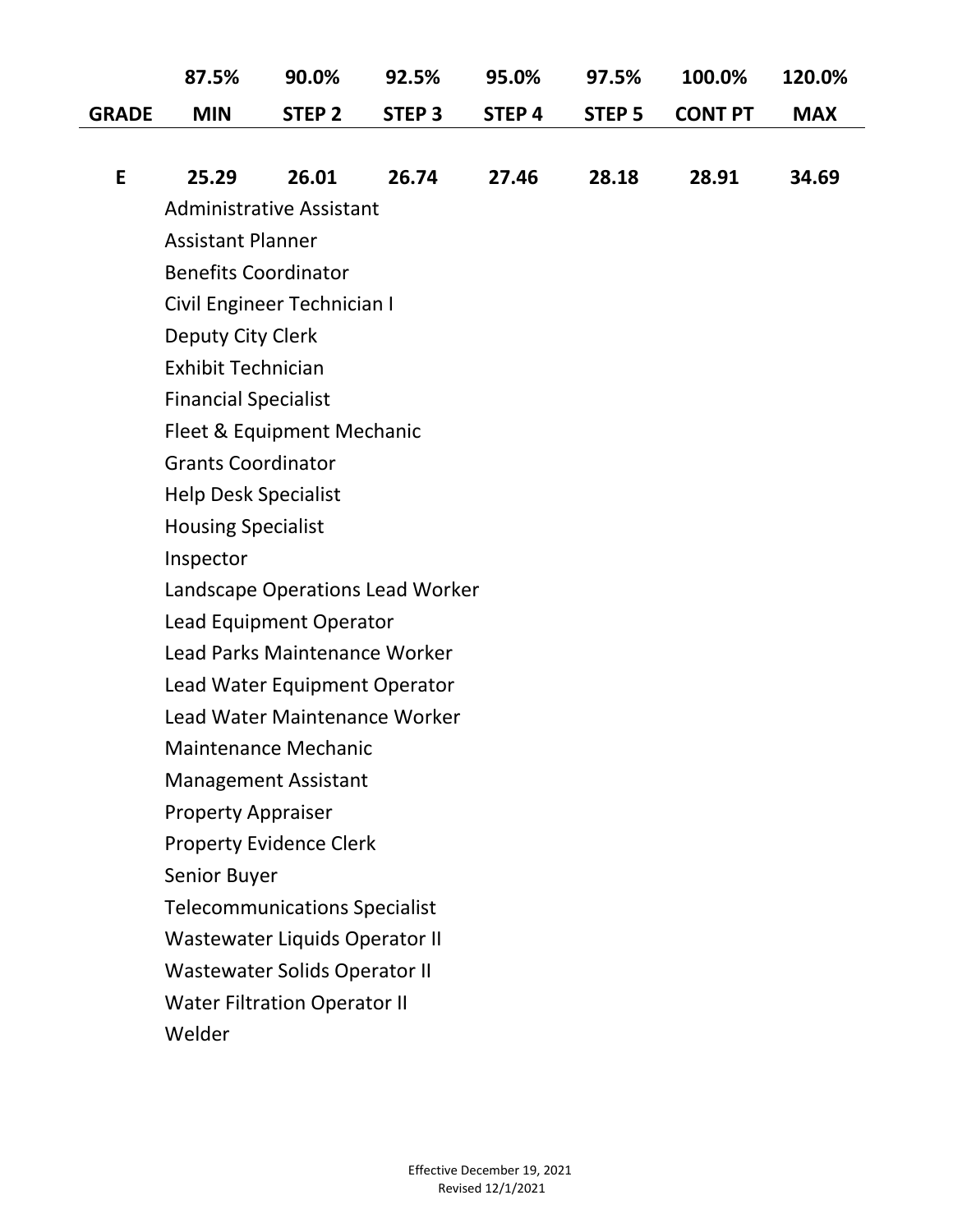|              | 87.5%                                  | 90.0%                               | 92.5%                           | 95.0%             | 97.5%         | 100.0%         | 120.0%     |  |  |
|--------------|----------------------------------------|-------------------------------------|---------------------------------|-------------------|---------------|----------------|------------|--|--|
| <b>GRADE</b> | <b>MIN</b>                             | STEP <sub>2</sub>                   | STEP <sub>3</sub>               | STEP <sub>4</sub> | <b>STEP 5</b> | <b>CONT PT</b> | <b>MAX</b> |  |  |
|              |                                        |                                     |                                 |                   |               |                |            |  |  |
| D            | 22.64                                  | 23.29                               | 23.94                           | 24.59             | 25.23         | 25.88          | 31.06      |  |  |
|              | Arborist                               |                                     |                                 |                   |               |                |            |  |  |
|              | <b>Account Clerk III</b>               |                                     |                                 |                   |               |                |            |  |  |
|              |                                        | Desktop Support Technician          |                                 |                   |               |                |            |  |  |
|              | <b>Equipment Operator</b>              |                                     |                                 |                   |               |                |            |  |  |
|              |                                        |                                     | Fleet and Equipment Coordinator |                   |               |                |            |  |  |
|              |                                        | Fleet and Equipment Technician      |                                 |                   |               |                |            |  |  |
|              | Horticulturist                         |                                     |                                 |                   |               |                |            |  |  |
|              | Landscape Operations Ground Specialist |                                     |                                 |                   |               |                |            |  |  |
|              | Landscape Operations Technician        |                                     |                                 |                   |               |                |            |  |  |
|              |                                        | <b>Lead Sanitation Operator</b>     |                                 |                   |               |                |            |  |  |
|              |                                        | Parks Trades Technician             |                                 |                   |               |                |            |  |  |
|              | Permit Technician                      |                                     |                                 |                   |               |                |            |  |  |
|              | <b>Traffic Painter II</b>              |                                     |                                 |                   |               |                |            |  |  |
|              | <b>Utility Locator II</b>              |                                     |                                 |                   |               |                |            |  |  |
|              |                                        | Wastewater Liquids Operator I       |                                 |                   |               |                |            |  |  |
|              |                                        | <b>Wastewater Solids Operator I</b> |                                 |                   |               |                |            |  |  |
|              |                                        | <b>Water Filtration Operator I</b>  |                                 |                   |               |                |            |  |  |
|              |                                        | <b>Water Maintenance Worker</b>     |                                 |                   |               |                |            |  |  |
|              |                                        |                                     |                                 |                   |               |                |            |  |  |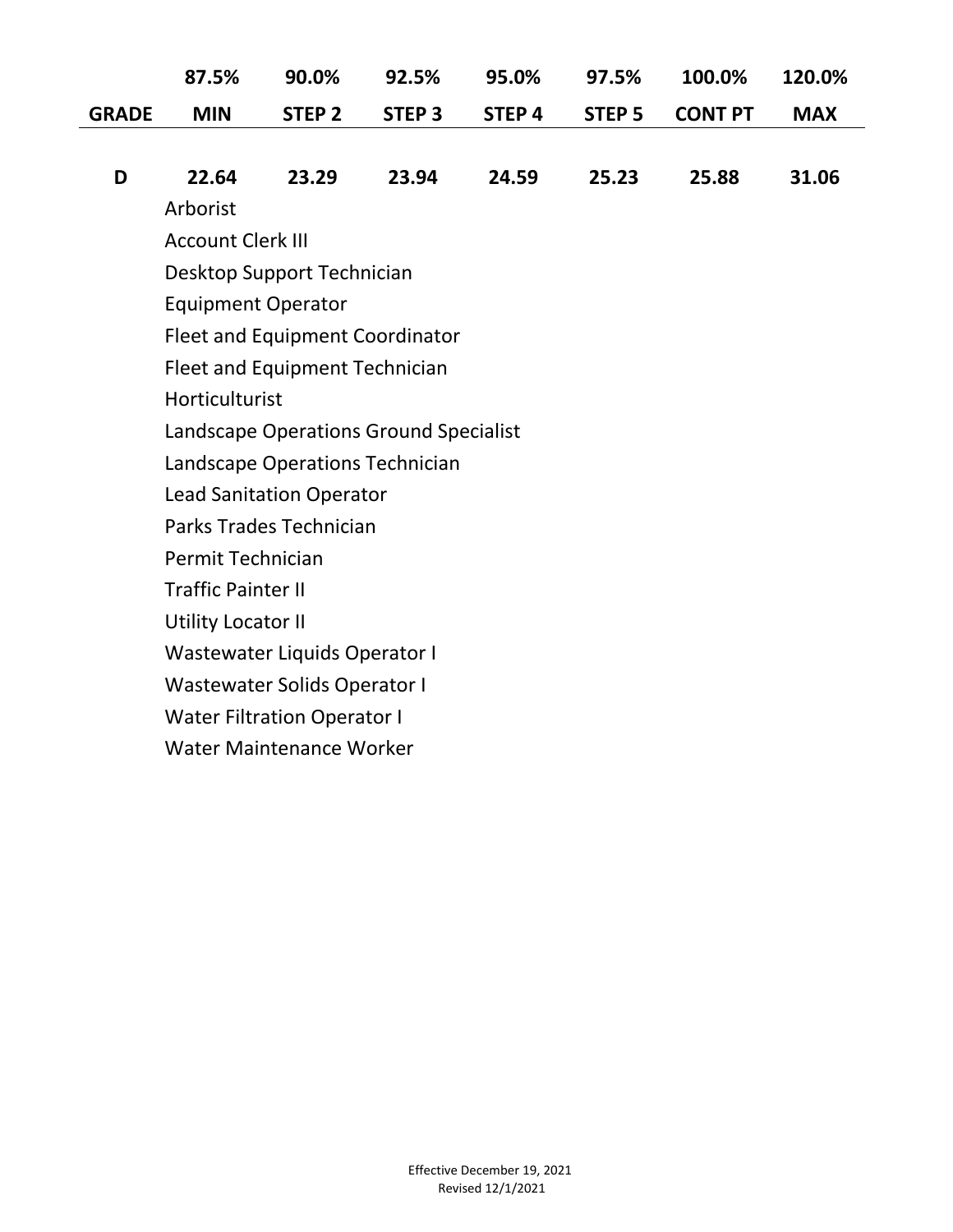|              | 87.5%                                    | 90.0%                    | 92.5%                           | 95.0%             | 97.5%         | 100.0%         | 120.0%     |  |  |  |
|--------------|------------------------------------------|--------------------------|---------------------------------|-------------------|---------------|----------------|------------|--|--|--|
| <b>GRADE</b> | <b>MIN</b>                               | STEP <sub>2</sub>        | <b>STEP 3</b>                   | STEP <sub>4</sub> | <b>STEP 5</b> | <b>CONT PT</b> | <b>MAX</b> |  |  |  |
|              |                                          |                          |                                 |                   |               |                |            |  |  |  |
| $\mathsf{C}$ | 20.00                                    | 20.57                    | 21.14                           | 21.71             | 22.28         | 22.85          | 27.43      |  |  |  |
|              | <b>Account Clerk II</b>                  |                          |                                 |                   |               |                |            |  |  |  |
|              | <b>Activities Coordinator</b>            |                          |                                 |                   |               |                |            |  |  |  |
|              | <b>Assistant Curator</b>                 |                          |                                 |                   |               |                |            |  |  |  |
|              | <b>Cadet - Police Recruit</b>            |                          |                                 |                   |               |                |            |  |  |  |
|              | <b>Court Liaison Clerk</b>               |                          |                                 |                   |               |                |            |  |  |  |
|              |                                          |                          | Economic Development Technician |                   |               |                |            |  |  |  |
|              | <b>Elections Specialist</b>              |                          |                                 |                   |               |                |            |  |  |  |
|              | <b>Facilities Maintenance Technician</b> |                          |                                 |                   |               |                |            |  |  |  |
|              | <b>Human Resource Assistant</b>          |                          |                                 |                   |               |                |            |  |  |  |
|              | <b>Inspection Technician</b>             |                          |                                 |                   |               |                |            |  |  |  |
|              | <b>Mechanics Division Coordinator</b>    |                          |                                 |                   |               |                |            |  |  |  |
|              | <b>Office Assistant</b>                  |                          |                                 |                   |               |                |            |  |  |  |
|              |                                          | Parks Maintenance Worker |                                 |                   |               |                |            |  |  |  |
|              | <b>Sanitation Operator</b>               |                          |                                 |                   |               |                |            |  |  |  |
|              | <b>Traffic Painter I</b>                 |                          |                                 |                   |               |                |            |  |  |  |
|              | <b>Utility Operator</b>                  |                          |                                 |                   |               |                |            |  |  |  |
|              | <b>Utility Locator I</b>                 |                          |                                 |                   |               |                |            |  |  |  |
|              | <b>Video Editing Technician</b>          |                          |                                 |                   |               |                |            |  |  |  |
|              | Zoo Specialist                           |                          |                                 |                   |               |                |            |  |  |  |
|              |                                          |                          |                                 |                   |               |                |            |  |  |  |